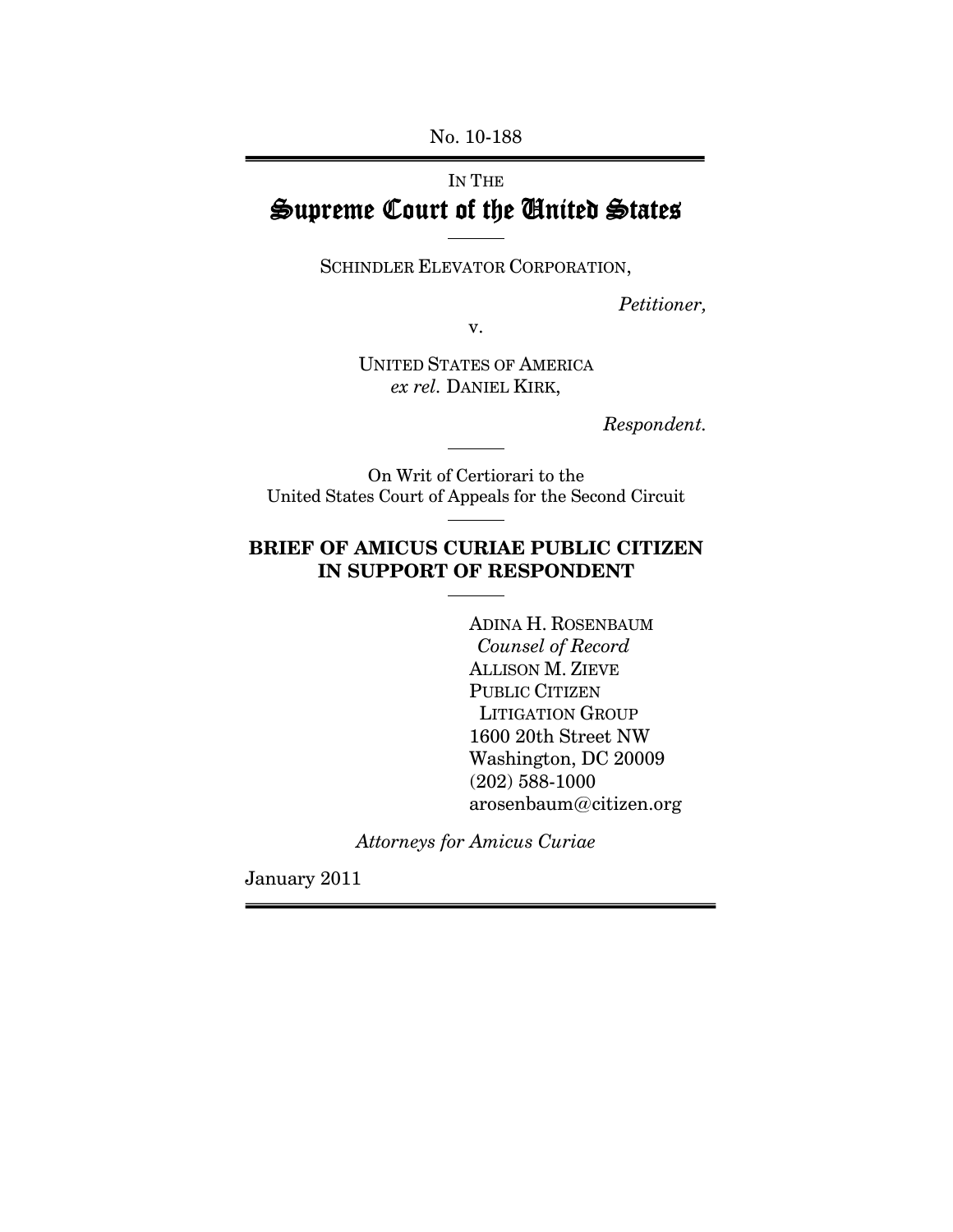# TABLE OF CONTENTS

| I. An Agency's Release of Records in<br>Response to a FOIA Request Is Not Itself<br>an Administrative "Report" or "Investiga-  |  |
|--------------------------------------------------------------------------------------------------------------------------------|--|
| II. Schindler's Construction of Administra-<br>tive "Report" and "Investigation" Is in<br>Tension With the Purposes of FOIA 14 |  |
|                                                                                                                                |  |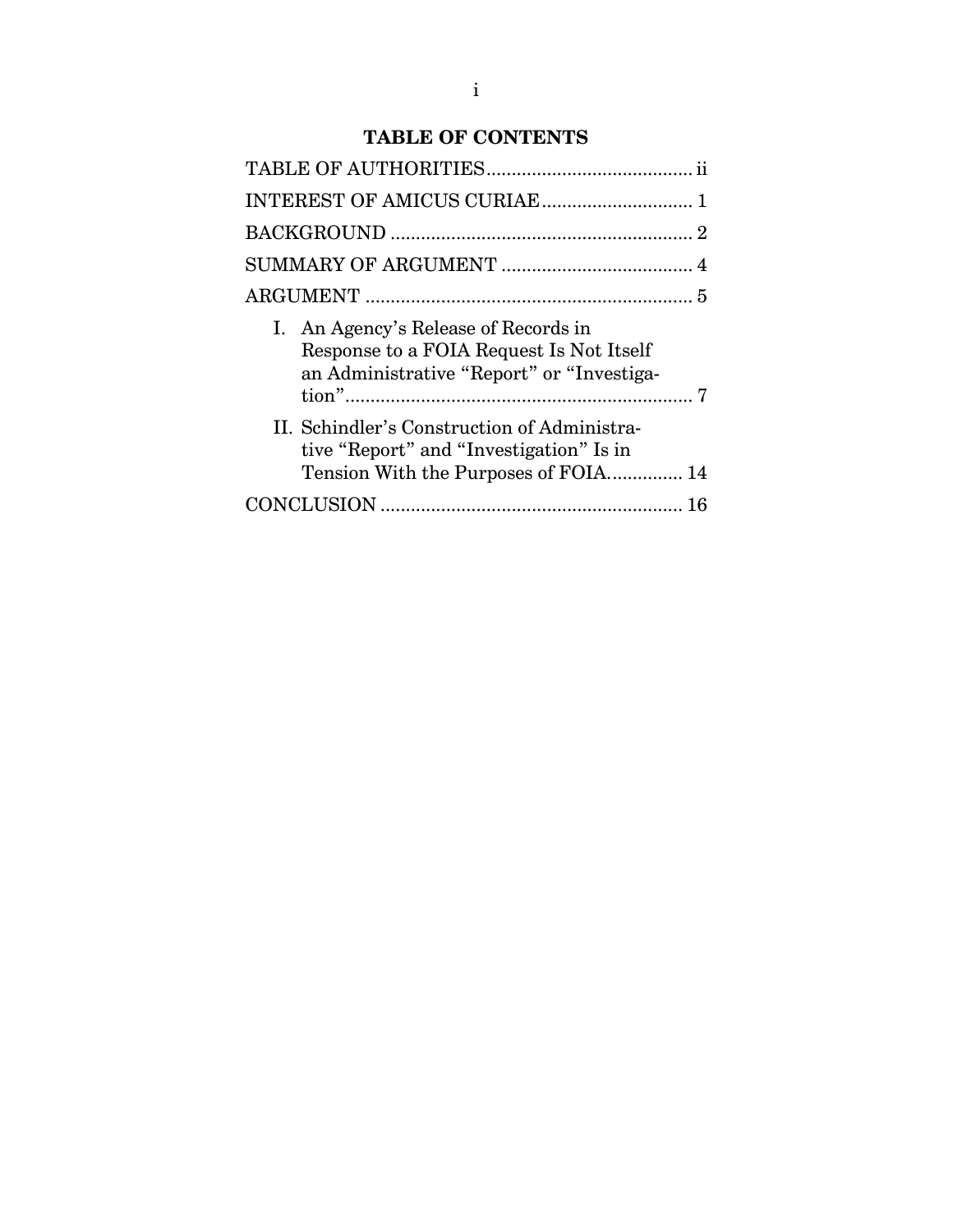# TABLE OF AUTHORITIES

Page(s)

# Cases

| Allison Engine Co., Inc. v. United States ex<br>rel. Sanders, 553 U.S. 662 (2008)  14    |
|------------------------------------------------------------------------------------------|
| Consumer Product Safety Commission v. GTE<br>Sylvania, Inc., 447 U.S. 102 (1980)  13     |
| Department of the Air Force v. Rose,                                                     |
| Kissinger v. Reporters Committee for Freedom<br>of the Press, 445 U.S. 136 (1980)  8, 11 |
| Landmark Legal Foundation v.<br><i>Environmental Protection Agency,</i>                  |
| Maydak v. United States Department of<br>Justice, 218 F.3d 760 (D.C. Cir. 2000) 14       |
| National Labor Relations Board v. Robbins<br>Tire & Rubber Co., 437 U.S. 214 (1978) 14   |
| National Labor Relations Board v. Sears,                                                 |
| Rainwater v. United States,                                                              |
| United States Department of Justice v.<br>Reporters Committee for Freedom of the         |
| United States Department of State v. Ray,                                                |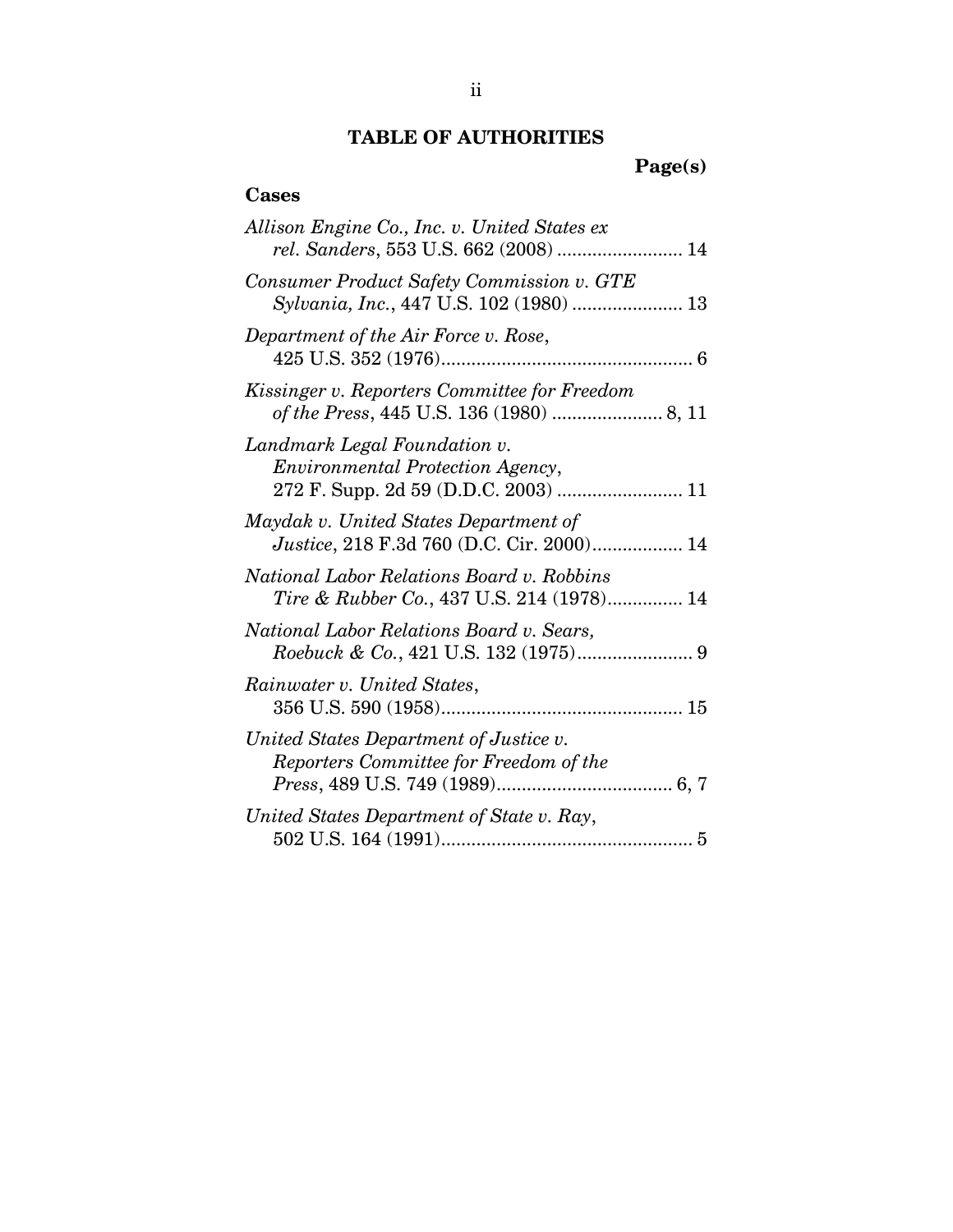### **Statutes**

False Claims Act

# Freedom of Information Act

# **Other**

| United States Department of Justice, Guide<br>to the Freedom of Information Act<br>(2009 Edition), http://www.justice.gov/oip/ |  |
|--------------------------------------------------------------------------------------------------------------------------------|--|
| United States Department of Labor, The<br>Freedom of Information Act Guide,<br>http://www.dol.gov/dol/foia/guide6.htm  9, 13   |  |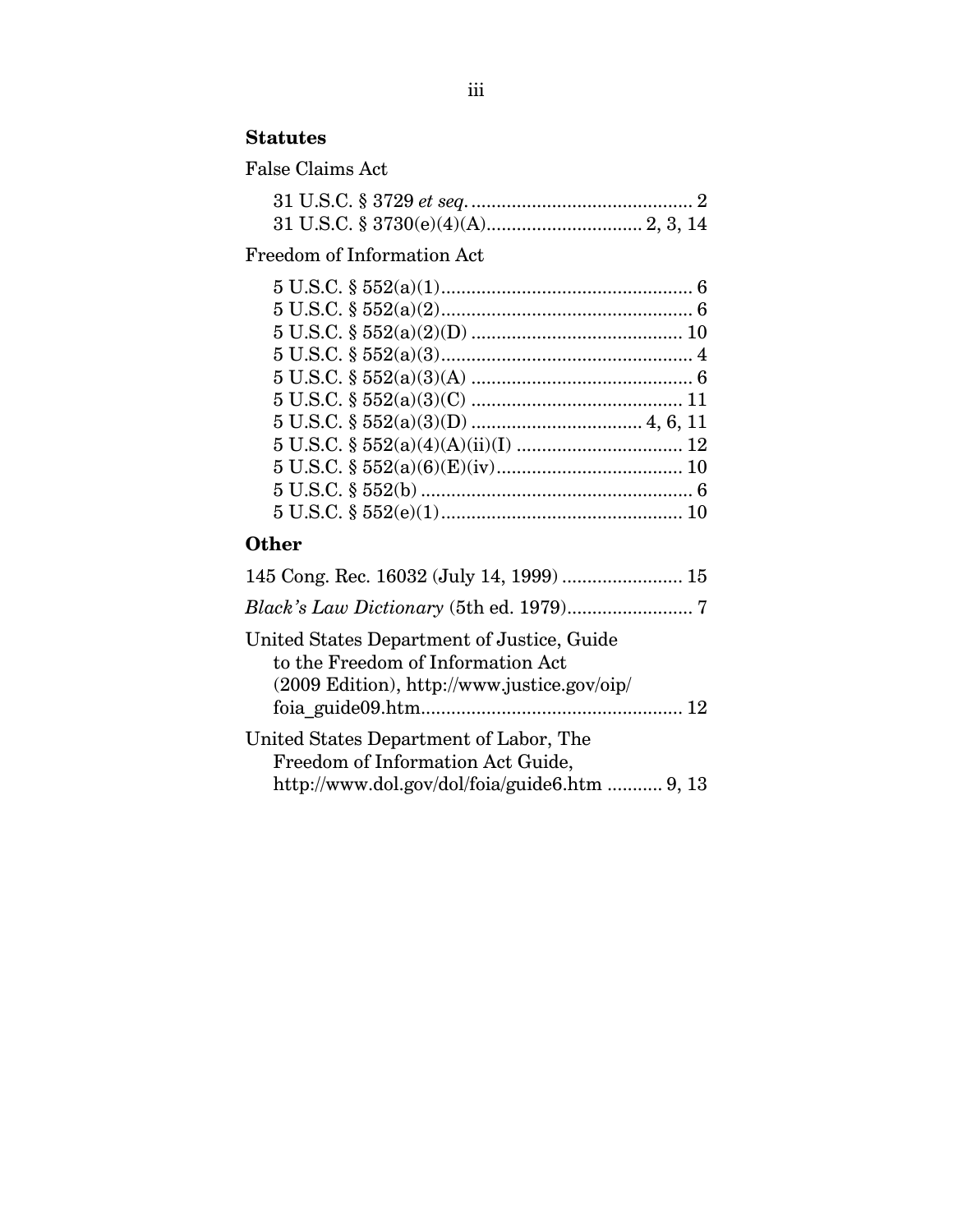#### INTEREST OF AMICUS CURIAE<sup>1</sup>

Public Citizen, a national consumer-advocacy organization founded in 1971, appears on behalf of its approximately 225,000 members and supporters before Congress, administrative agencies, and courts on a wide range of issues, including governmental transparency and corporate accountability. Since its inception, Public Citizen has promoted accountability in government by requesting agency records under the Freedom of Information Act (FOIA) and using records obtained through FOIA to provide the public with information on the inner workings of government. In addition, Public Citizen has provided legal assistance to many public interest organizations, academics, journalists, and others seeking access to information under FOIA and other open-government laws. Public Citizen attorneys have represented parties in scores of FOIA cases in the lower federal courts and have represented parties or filed amicus briefs on FOIA issues in cases before this Court, including  $FCC$  v.  $AT&T$ , No. 09-1279, cert. granted, 131 S. Ct. 61 (2010); Milner v. Department of the Navy, No. 09-1163, cert. granted, 130 S. Ct. 3505 (2010); Taylor v. Sturgell, 553 U.S. 880 (2008); U.S. Department of Justice v. Reporters Committee for Freedom of the Press, 489 U.S. 749 (1989); U.S. Department of Justice v. Julian, 486 U.S. 1 (1988); and CIA v. Sims, 471 U.S. 159 (1985).

<sup>&</sup>lt;sup>1</sup> This brief was not authored in whole or in part by counsel for a party. No person or entity other than amicus curiae or its counsel made a monetary contribution to preparation or submission of this brief. Both petitioner and respondent have filed blanket consents to the filing of amicus curiae briefs in support of either party; those consents are reflected on the Court's docket.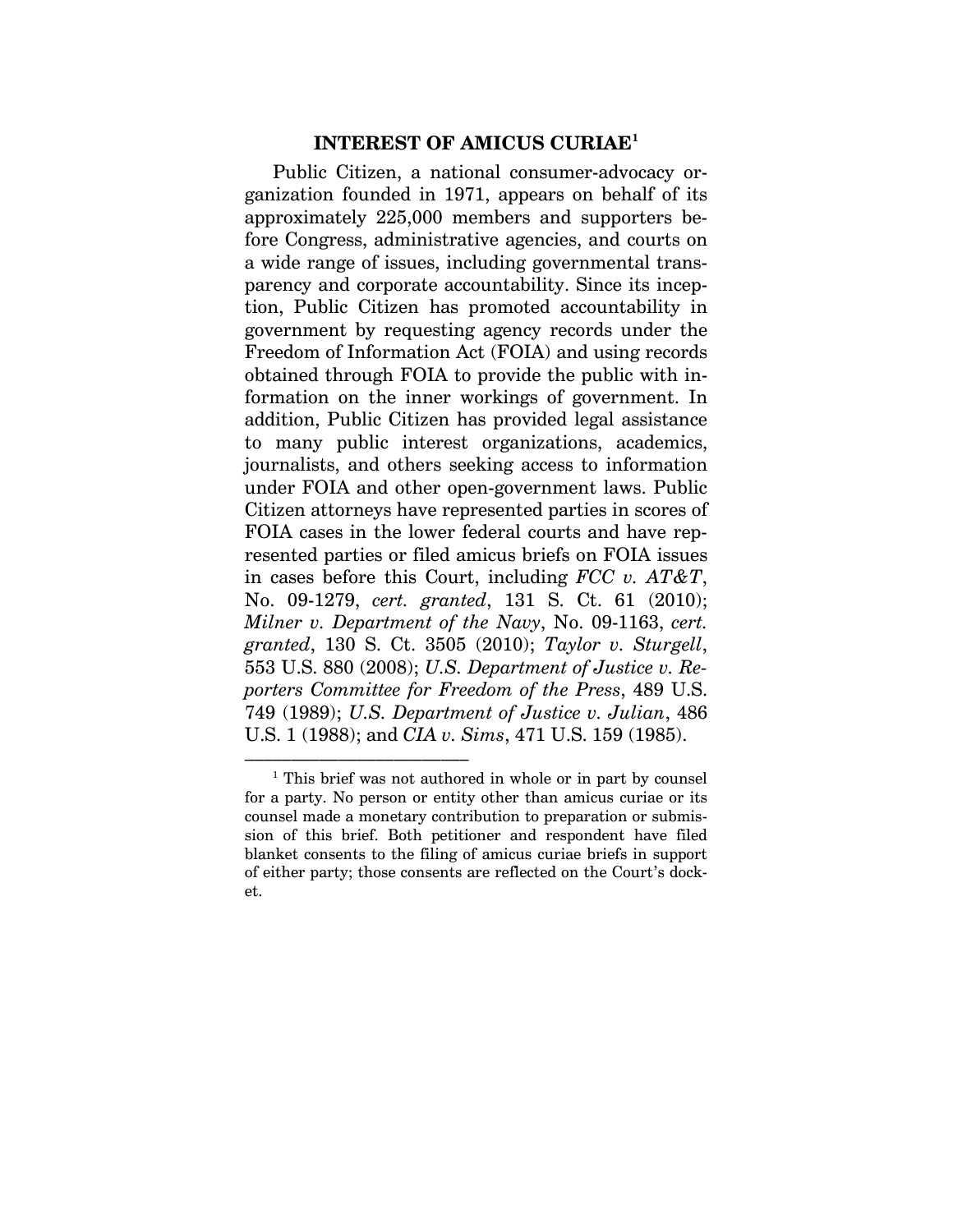Because it regularly requests records and litigates cases under FOIA, Public Citizen has significant experience in how FOIA works in practice. Drawing on its experience, Public Citizen files this amicus brief to explain the process of accessing records under FOIA and to show that, in light of this process, not all records released by the government in response to a FOIA request are "administrative reports" or the products of an "administrative investigation."

#### BACKGROUND

Daniel Kirk brought this *qui tam* action on behalf of the United States under the False Claims Act (FCA), 31 U.S.C. § 3729 et seq., alleging that his former employer, Schindler Elevator Corp., entered into government contracts while in violation of the Vietnam Era Veterans Readjustment Assistance Act (VE-VRAA). Specifically, Kirk alleged that, for a number of years, Schindler failed to file documents known as VETS-100 reports, as required by the VEVRAA, or filed false reports, resulting in what Kirk charged were false claims for payment within the terms of the FCA.

Kirk based his allegations in part on his comparison of the information contained in Schindler's VETS-100 reports, which Kirk's wife had obtained from the Department of Labor (DOL) through a series of FOIA requests, with his personal knowledge of Schindler's operations from his time with the company.

The district court dismissed the case, holding in relevant part that the FCA's public disclosure bar, id.  $§$  3730(e)(4)(A), barred claims based on documents released by an agency in response to a FOIA request. At that time, the public disclosure bar stripped courts of jurisdiction over FCA claims that were "based upon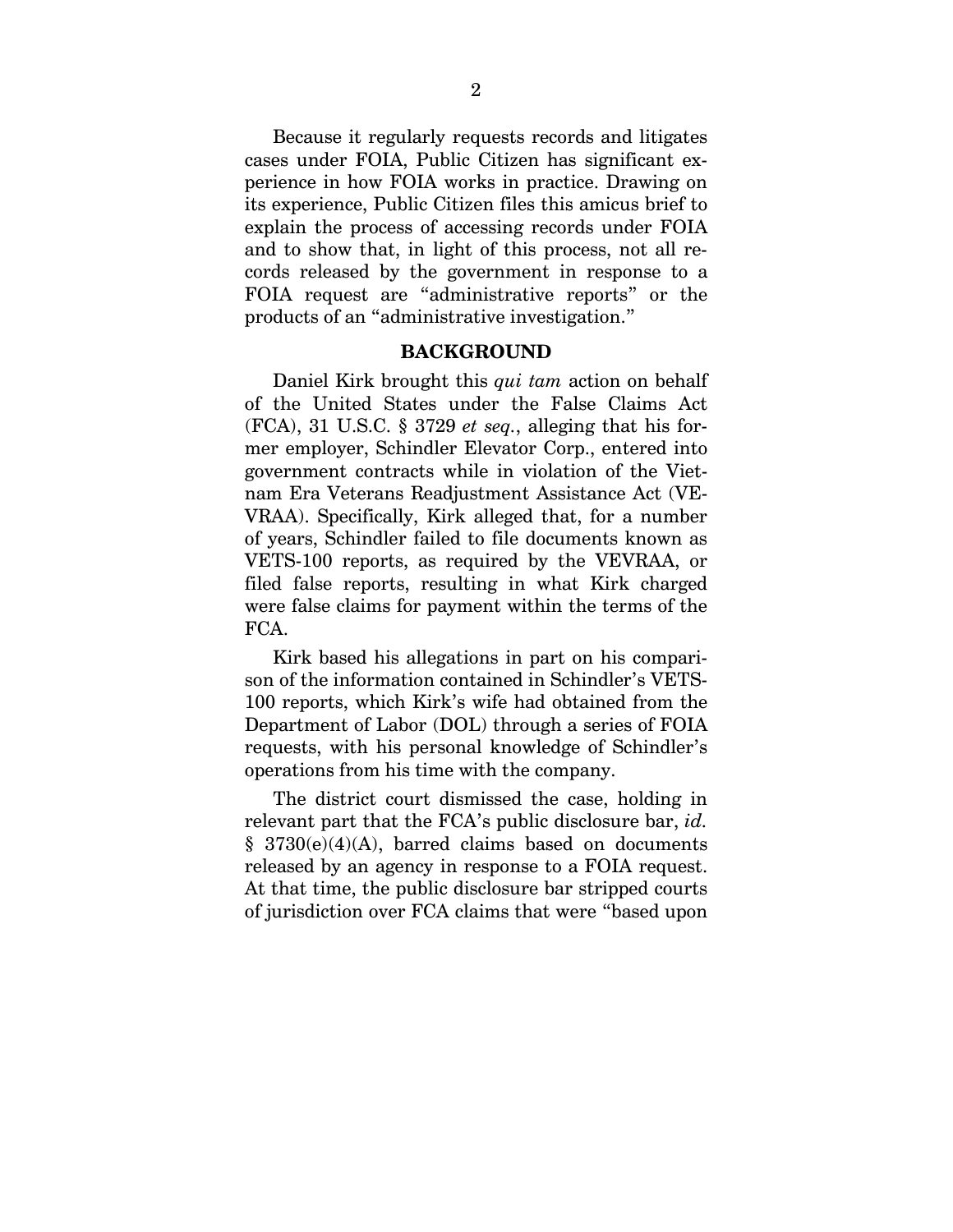the public disclosure of allegations or transactions . . . in a congressional, administrative, or Governmental Accounting Office report, hearing, audit, or investigation . . . unless the action is brought by the Attorney General or the person bringing the action is an original source of the information." Id. The district court held that a release of documents under FOIA—even where, as here, the documents are not themselves "administrative reports" or the products of "administrative investigations"—"entail[s] an 'investigation' and produce[s] a 'report' as those words are commonly used and defined." Pet. App. 82a.

The Second Circuit reversed. Explaining that the word "report" as used in §  $3730(e)(4)(A)$  "most readily bears a narrower meaning than simply 'something that gives information,'" the court held that the word does not cover all records released in response to a FOIA request because the word "connotes the compilation or analysis of information with the aim of synthesizing that information in order to serve some end of the government." Pet. App. 24a. These characteristics, the court reasoned, are notably missing from an agency's release of records in response to a FOIA request, which—because "FOIA is simply a mechanism for granting the public access to information in the possession of an agency," id. at 26a—involves little more than the "mechanistic production of documents." Id. at 24a.

The court further held that the word "investigation" bears a narrower meaning "than simply a 'detailed examination' or 'search.' Instead, an 'investigation' here implies a more focused and sustained inquiry directed toward a government end." Id. (citation omitted). Using this definition, the court held that the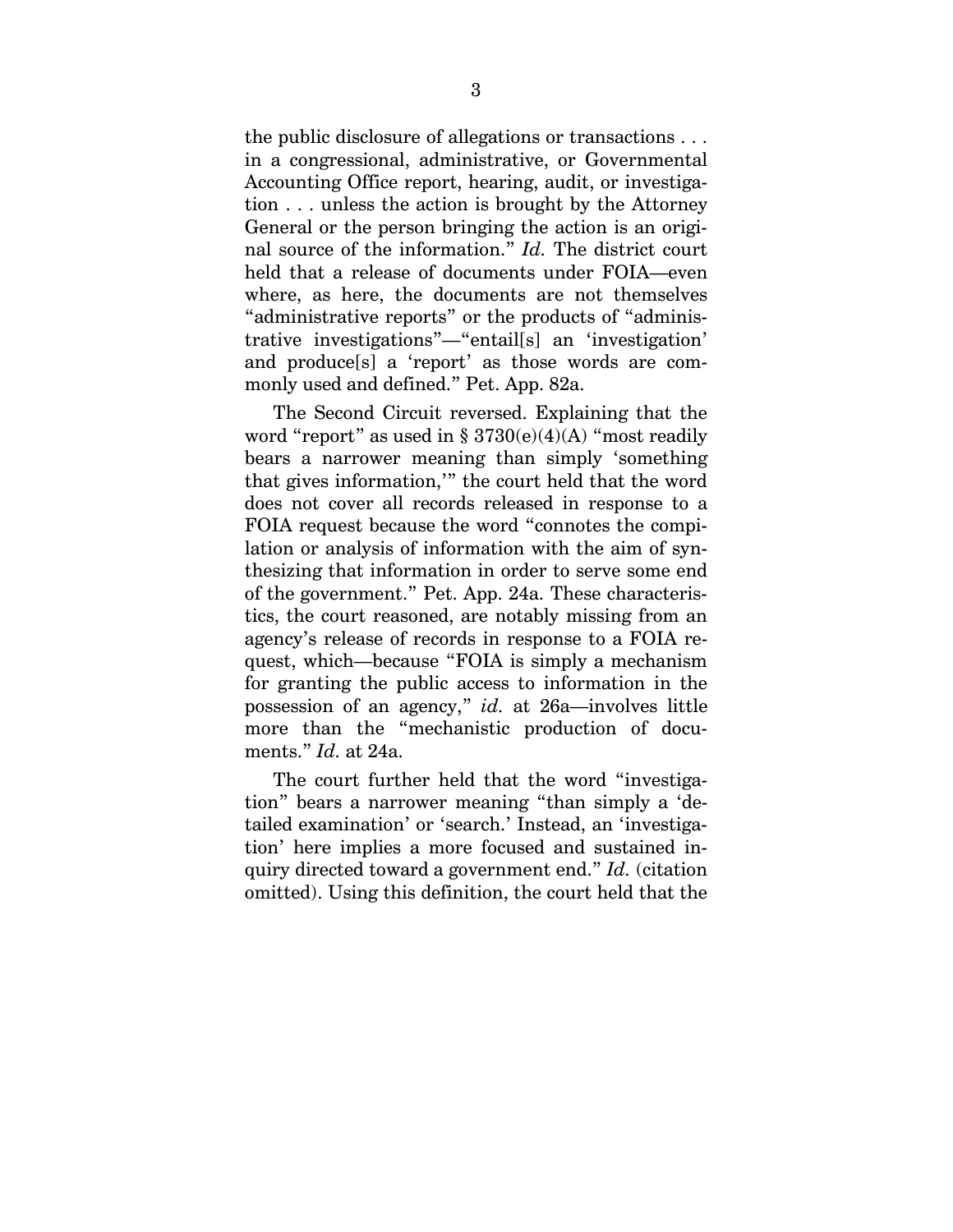word "investigation" does not describe an agency's release of records in response to a FOIA request, because, in the FOIA context, an agency is not "uncovering possible noncompliance or assembling information relevant to a problem of particular concern to the government," id., but is only "review[ing], manually or by automated means, [its] records for the purpose of locating those records which are responsive to a request," 5 U.S.C.  $\S$  552(a)(3)(D). As a result, the court concluded, "whether a document obtained through a FOIA request is an enumerated source within the meaning of [the FCA's public disclosure bar] depends on the nature of the document itself," not on how it was disclosed. Pet. App. 23a.

#### SUMMARY OF ARGUMENT

This case presents the question whether an agency's release of records under FOIA changes the nature of the records, such that a non-report becomes a report, or a non-investigation becomes an investigation, merely by being disclosed by the government. The Second Circuit correctly answered this question in the negative, and its judgment should be affirmed.

FOIA requires government agencies to disclose agency records to the public, including in response to requests for records. 5 U.S.C.  $\S$  552(a)(3). On request, an agency must release all non-exempt responsive records and provide a basis for withholding exempt records. But FOIA does not require agencies, when releasing records to a requester, to make any statement regarding the content of the released records, such as whether the records reflect agency policy or whether they are authentic or accurate, and agencies do not do so.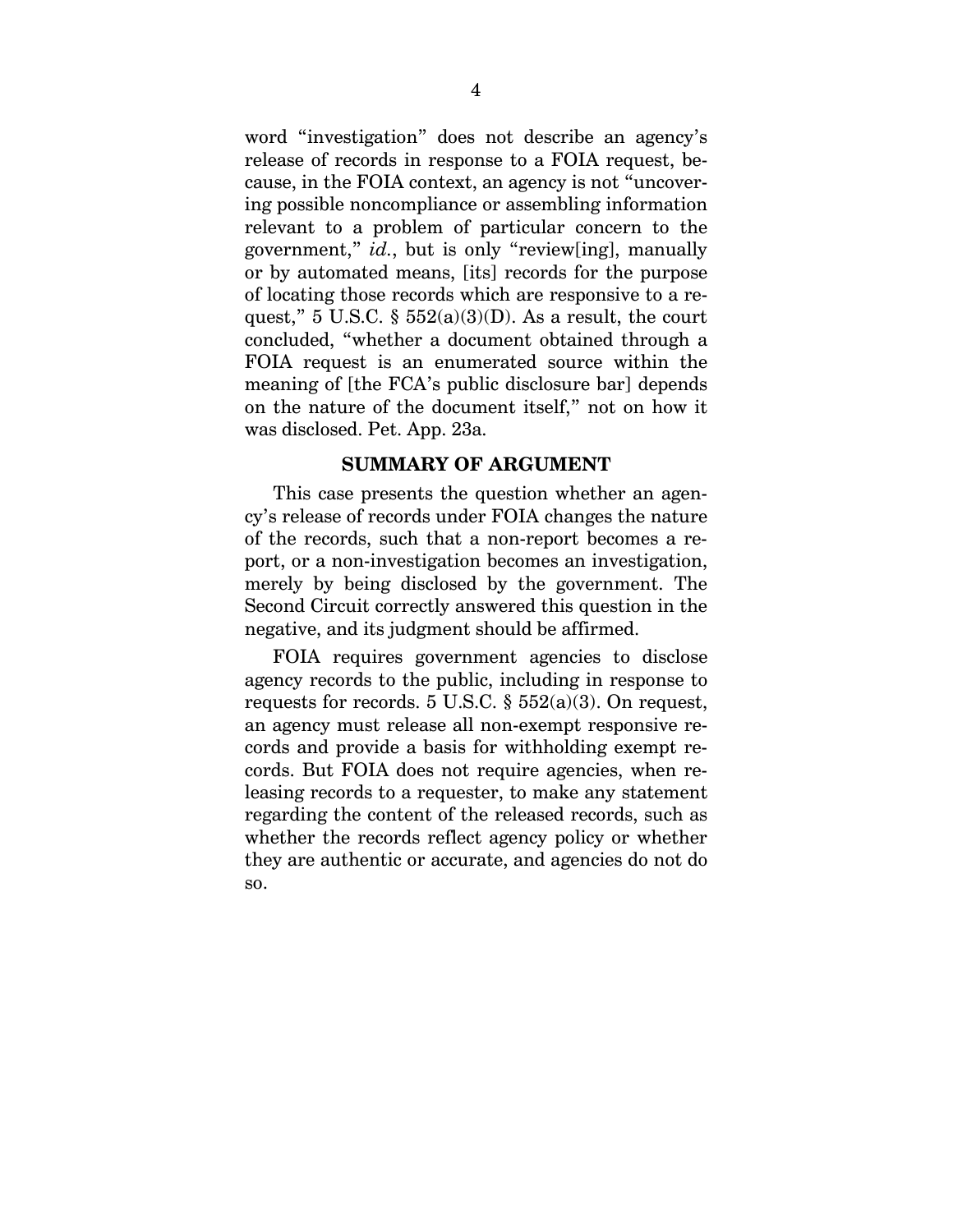Accordingly, documents released in response to a FOIA request do not "bear[] the imprimatur of the government," Petr.'s Br. at 14—and thus do not become "administrative reports," even under Schindler's definition, see also id. (defining "[administrative] report" as "an official notification of findings or conclusions by the government")—upon being released. This is particularly true where, as here, the records were originally generated not by the agency releasing them but by a private party. Likewise, an agency's response to a FOIA request is not an "administrative investigation." Although Schindler (at 14, 20) equates "investigation" with "search," and agencies "search" their files in response to a FOIA request, not every "search" is an "investigation." And reviewing responsive records before releasing them does not turn released records into the products of an "investigation."

In light of the manner in which FOIA operates, this Court should hold that, for purposes of the FCA, documents disclosed by the government in response to a FOIA request are to be treated the same as documents disclosed by the government in some other manner: whether a document is an "administrative report" or the product of an "administrative investigation" under the FCA depends not on whether or how the document was disclosed but on what type of document it is. In other words, "[i]f . . . the document obtained via FOIA does not itself qualify as an enumerated source [e.g., an administrative report or investigation], its disclosure in response to the FOIA request does not make it so." Pet. App. at 22a-23a.

#### ARGUMENT

FOIA was enacted in 1966 "to facilitate public access to Government documents." U.S. Dep't of State v.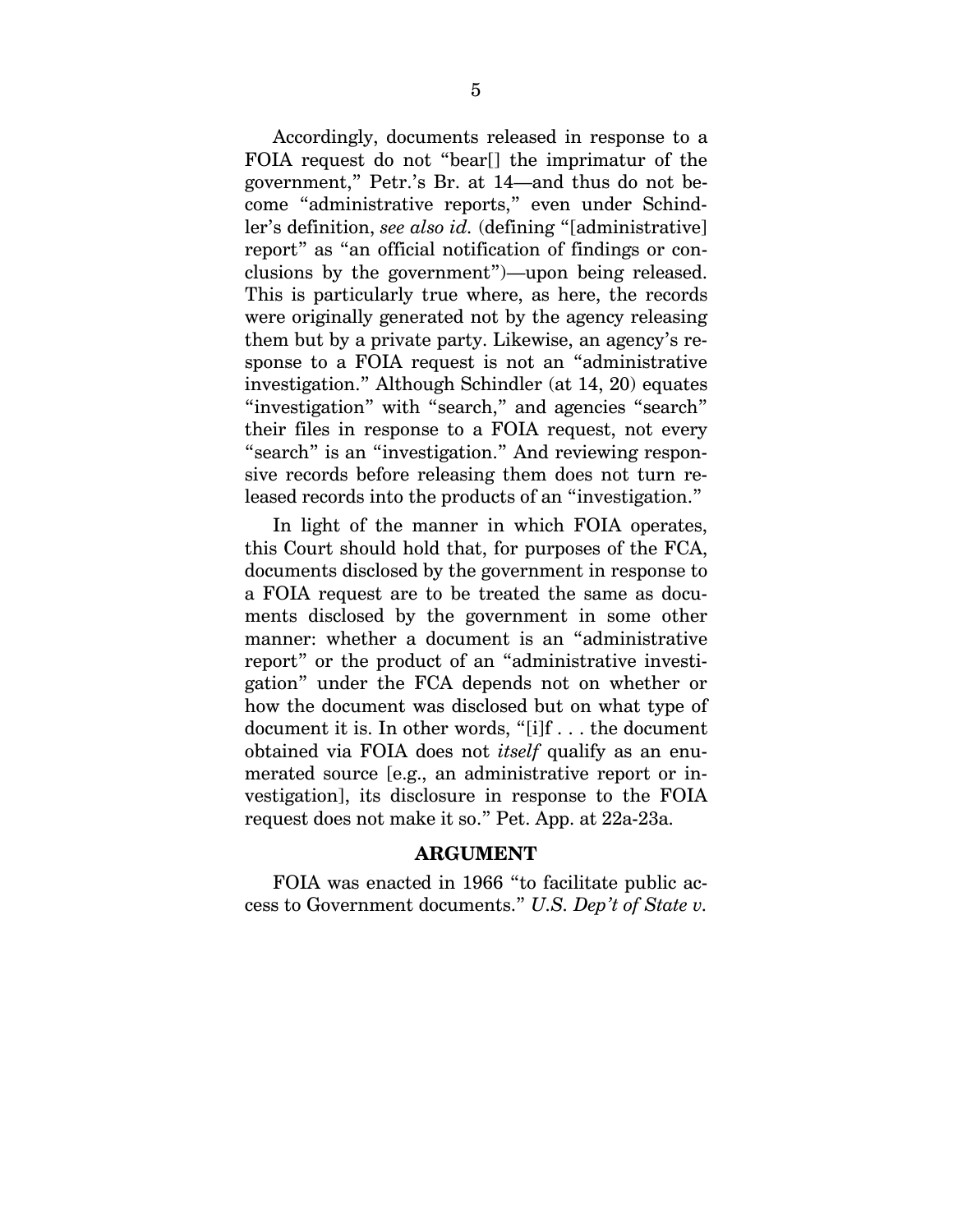$Ray$ , 502 U.S. 164, 173 (1991). Its basic purpose is "to" open agency action to the light of public scrutiny," Dep't of the Air Force v. Rose, 425 U.S. 352, 361 (1976) (citation omitted), so that citizens can know "what their government is up to." U.S. Dep't of Justice  $v$ . Reporters Comm. for Freedom of the Press, 489 U.S. 749, 773 (1989).

To this end, FOIA provides that any person has a right to obtain access to any agency record, subject to certain exemptions. See 5 U.S.C. § 552(b). A person can exercise this right by submitting a request for "reasonably describe[d]" records to the federal agency that possesses or controls the records. Id.  $§ 552(a)(3)(A)$ . Upon receiving such a request, the agency must "make the records promptly available" by releasing them to the requester. Id.  $^2$ 

In response to a FOIA request, the agency must first "review, manually or by automated means, [its] records for the purpose of locating those records which are responsive to a request." Id.  $\S$  552(a)(3)(D). After the agency has conducted an adequate search and retrieved all responsive records, the agency must disclose the records to the requester, *id.*  $§ 552(a)(3)(A)$ , unless the records fall within one of nine exemptions. Id.  $\S$  552(b). If an exemption applies,

<sup>&</sup>lt;sup>2</sup> FOIA also provides for agency records to be disclosed to the public in two other ways, neither of which involves an agency response or is at issue here. First, FOIA requires agencies to publish certain information in the Federal Register. See 5 U.S.C.  $§ 552(a)(1)$ . Second, FOIA requires agencies to make some types of documents available to the public in a physical or online reading room, id. §  $552(a)(2)$ , including documents previously disclosed in response to a FOIA request that the agency thinks are likely to be requested again.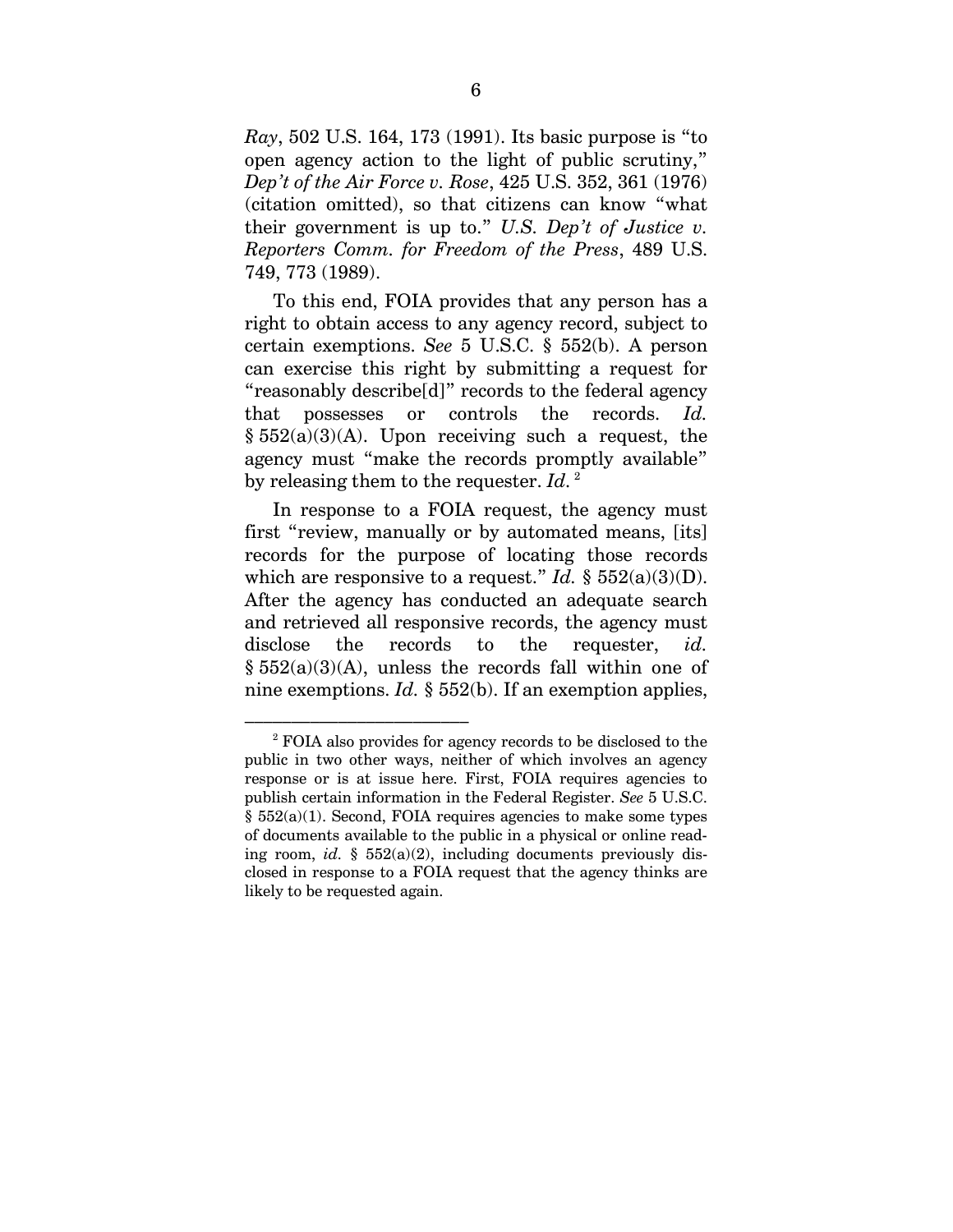the agency may redact the exempted material from the document before disclosing it to the requester or, if the exemption covers the entire document, withhold the document altogether.

Schindler contends that this process of releasing records automatically produces an "administrative report" and constitutes an "administrative investigation." It does not. Releasing records under FOIA does not transform the records into something new.

### I. An Agency's Release of Records in Response to a FOIA Request Is Not Itself an Administrative "Report" or "Investigation."

FOIA is a disclosure statute whose "sole concern is with what must be made public or not made public." Reporters Comm. for Freedom of the Press, 489 U.S. at 772 (citation omitted). Because FOIA focuses only on disclosure—and not on adding to or changing the nature of the records disclosed—records released in response to a FOIA request do not constitute administrative "reports" or "investigations" if they were not so prior to being released.

A. To begin with, an agency's release of records in response to a FOIA request does not come within the ordinary meaning of the term "administrative report." However one defines the word "report"—short of the hopelessly vague "something that gives information," Petr.'s Br. at 19, a definition so broad that it would render the words "hearing," "audit," and "investigation" in the FCA's public disclosure bar surplusage—the definition must include, at a minimum, the requirement that the drafter of the document stands behind its content. See, e.g., Black's Law Dic $tionary$  1169 (5th ed. 1979) (defining "report" as "[a]n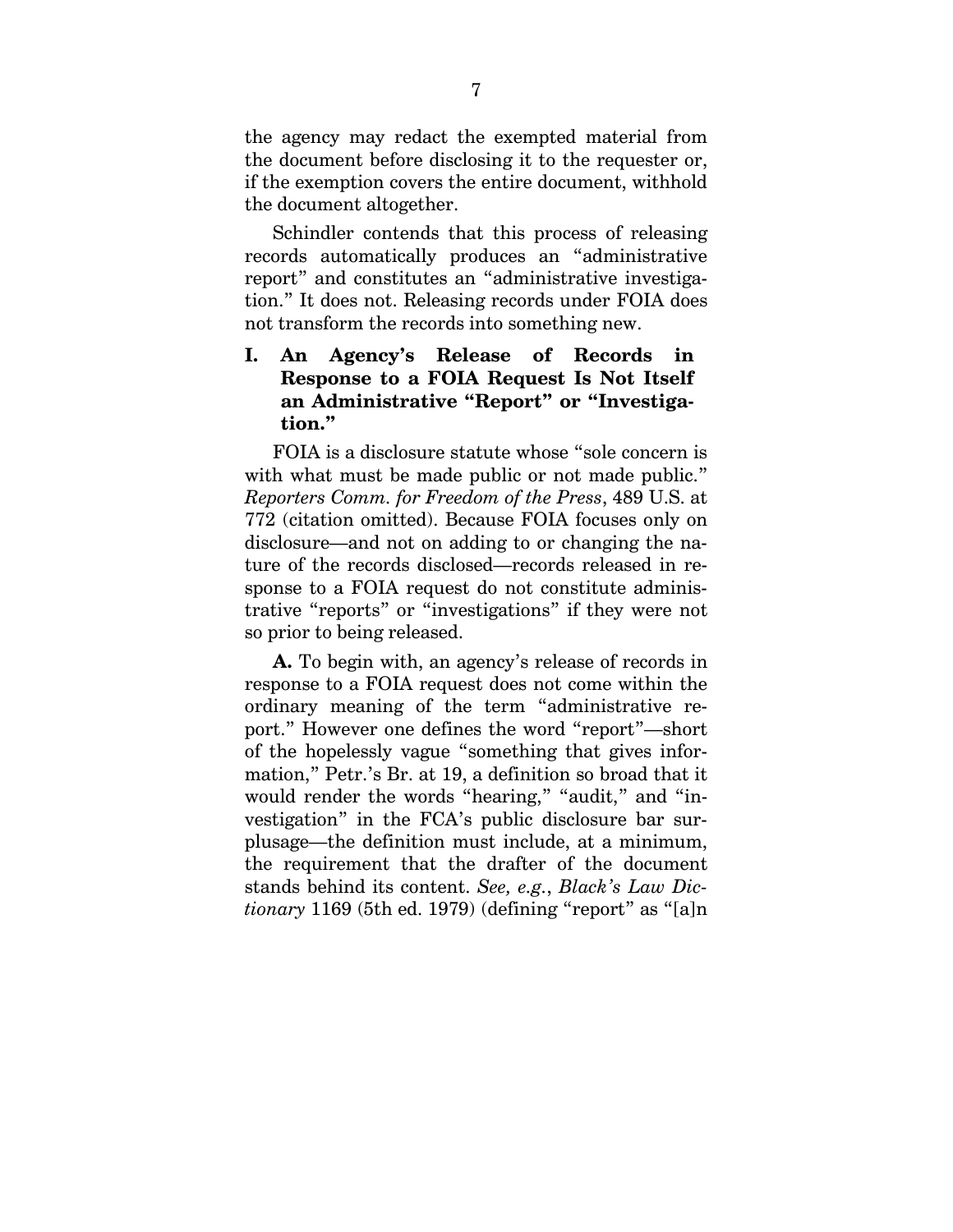official or formal statement of facts of proceedings"). Indeed, even Schindler appears to acknowledge this necessary (although perhaps not sufficient) condition when it suggests that a record cannot be an "administrative report" unless it "bears the government's imprimatur." Petr.'s Br. at 14; see also id. (defining "[administrative] report" as "an official notification of findings or conclusions by the government"). But a proper understanding of FOIA shows that records released in response to a FOIA request do not bear the government's imprimatur, and thus do not become "administrative reports," even under Schindler's definition, simply by being released by the government. $^3$ 

FOIA imposes on agencies a vital but limited obligation to release agency records—including records submitted to the agency by private parties—to any person who requests them, except to the extent that an exemption applies. In response to a request, an agency need only release responsive, non-exempt records and provide a basis for withholding exempt records. It need not—and agencies do not—do anything more. See Kissinger v. Reporters Comm. for Freedom of the Press, 445 U.S. 136, 152 (1980) ("The Act does not obligate agencies to create or retain documents; it only obligates them to provide access to those which it in fact has created and retained.").

Thus, FOIA does not "require agencies to do research for [requesters], to analyze data, to answer

<sup>3</sup> Schindler makes much of the fact that DOL provided a cover letter along with the released records. See, e.g., Petr.'s Br. at 32-33. But it never explains how this fact has any bearing on whether the released records are administrative "reports" or "investigations" under the FCA's public disclosure bar.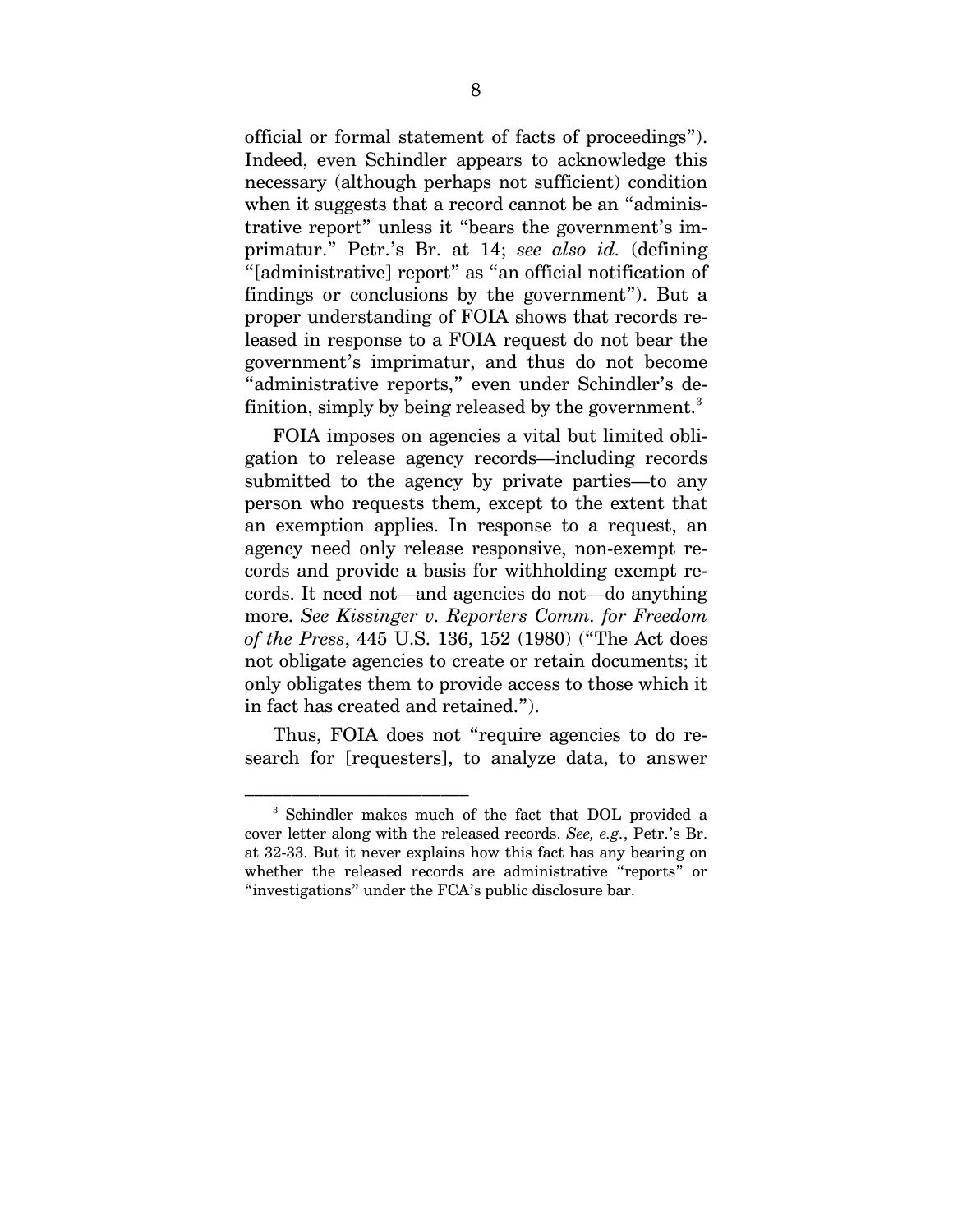questions, or to create records in order to respond to a request." U.S. Dep't of Labor, The Freedom of Information Act Guide (DOL Guide), http://www.dol.gov/dol/foia/guide6.htm. It does not require agencies to organize the records they release or to explain the content of the released records even if doing so would make the records more understandable in light of redactions and withholdings. See NLRB v. Sears, Roebuck & Co., 421 U.S. 132, 161 (1975) (holding that FOIA does not require agencies "to produce or create explanatory material"). It does not require agencies to comment on whether the released records reflect agency policy or to confirm or deny the records' authenticity or accuracy. In fact, FOIA neither requires agencies to make, encourages agencies to make, nor reflects any expectation that agencies will make *any statement whatsoever* regarding the substance of the released records.

To be sure, many requesters might prefer that agencies provide additional information that might aid the requester in interpreting the records, particularly given that many records, like the records at issue here, contain unsynthesized information. But FOIA simply does not work that way. Under FOIA, the requester is left with the task of deciphering what the released records mean and analyzing their contents.

 Thus, when an agency releases records in response to a FOIA request, it does not endorse or approve (or give its "imprimatur" to) the information contained within the released records. Indeed, many records released under FOIA, including those at issue here, were not created by the government but instead were submitted to the government by a third party. These records surely are not transformed into "administra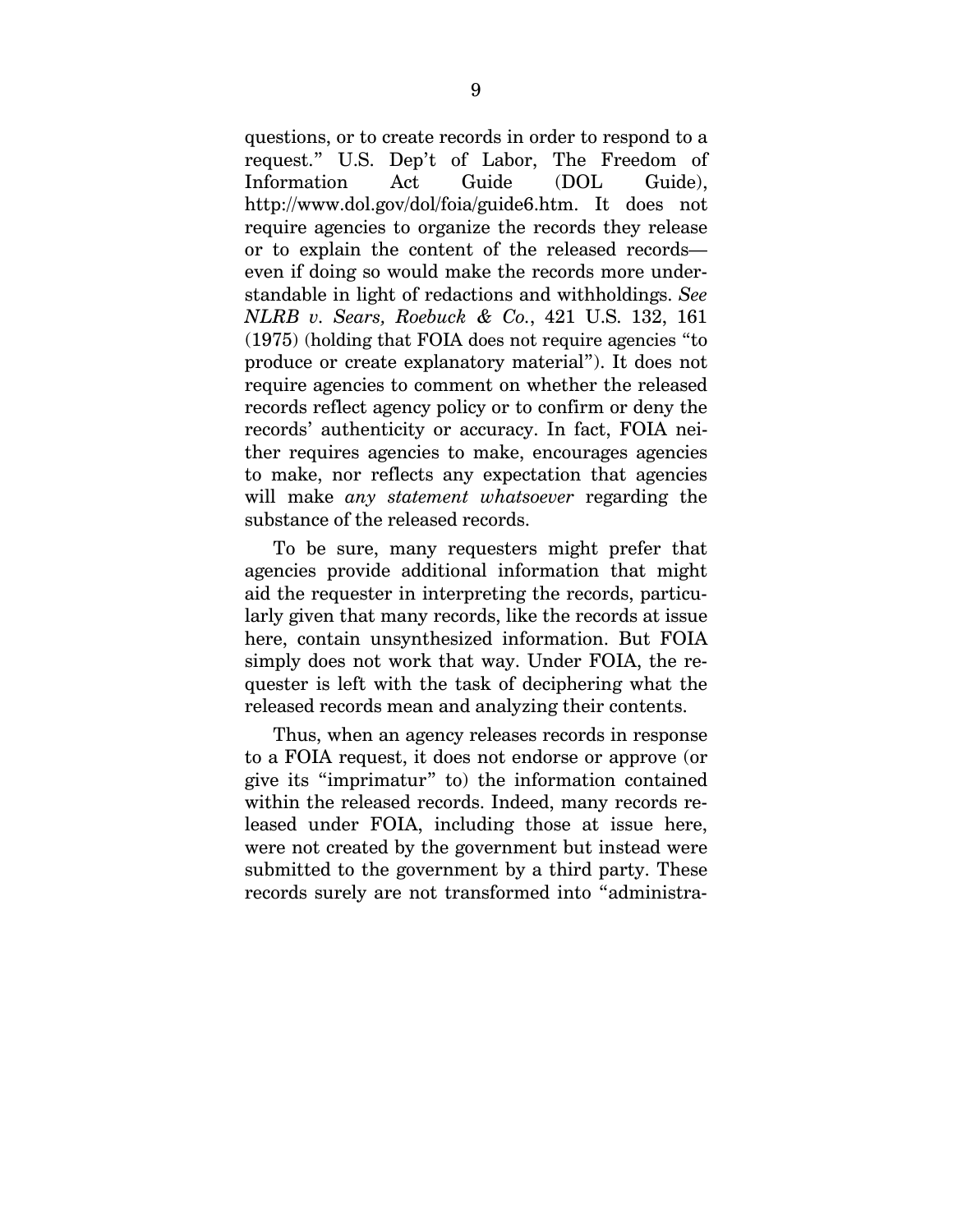tive reports" solely because an agency fulfills its statutory obligation to disclose those records upon request. And although an agency must review records in responding to a FOIA request to see if any part of the records is subject to an exemption from disclosure, this process does not change the nature of the released records: an administrative report with redactions is still an administrative report; a nonadministrative-report with redactions is still a nonadministrative-report. Accordingly, Schindler's proposed categorical rule—that all records released by an agency in response to a FOIA request are "administrative reports"—should be rejected.

Moreover, that an agency's release of records in response to a FOIA request is not itself an "administrative report" is supported by the text of FOIA, which uses the words "response" and "release" to refer to an agency's disclosure of records in response to a FOIA request, see, e.g., 5 U.S.C.  $\S$  552(a)(6)(E)(iv) ("response"); id.  $\S$  552(a)(2)(D) ("release"), but saves the word "report" for a different context, id. § 552(e)(1) (describing each agency's obligation to submit to the Attorney General an annual "report" containing certain FOIA-related information). And it accords with the common sense notion that when an individual submits a FOIA request, he or she is generally not asking the agency to "report" on the requested documents, but only to release them.

B. For similar reasons, an agency's release of records in response to a FOIA request is not an "administrative investigation." As an initial matter, it is well settled that agencies are not required to "investigate" potential misconduct or other information contained in the records when responding to a FOIA request.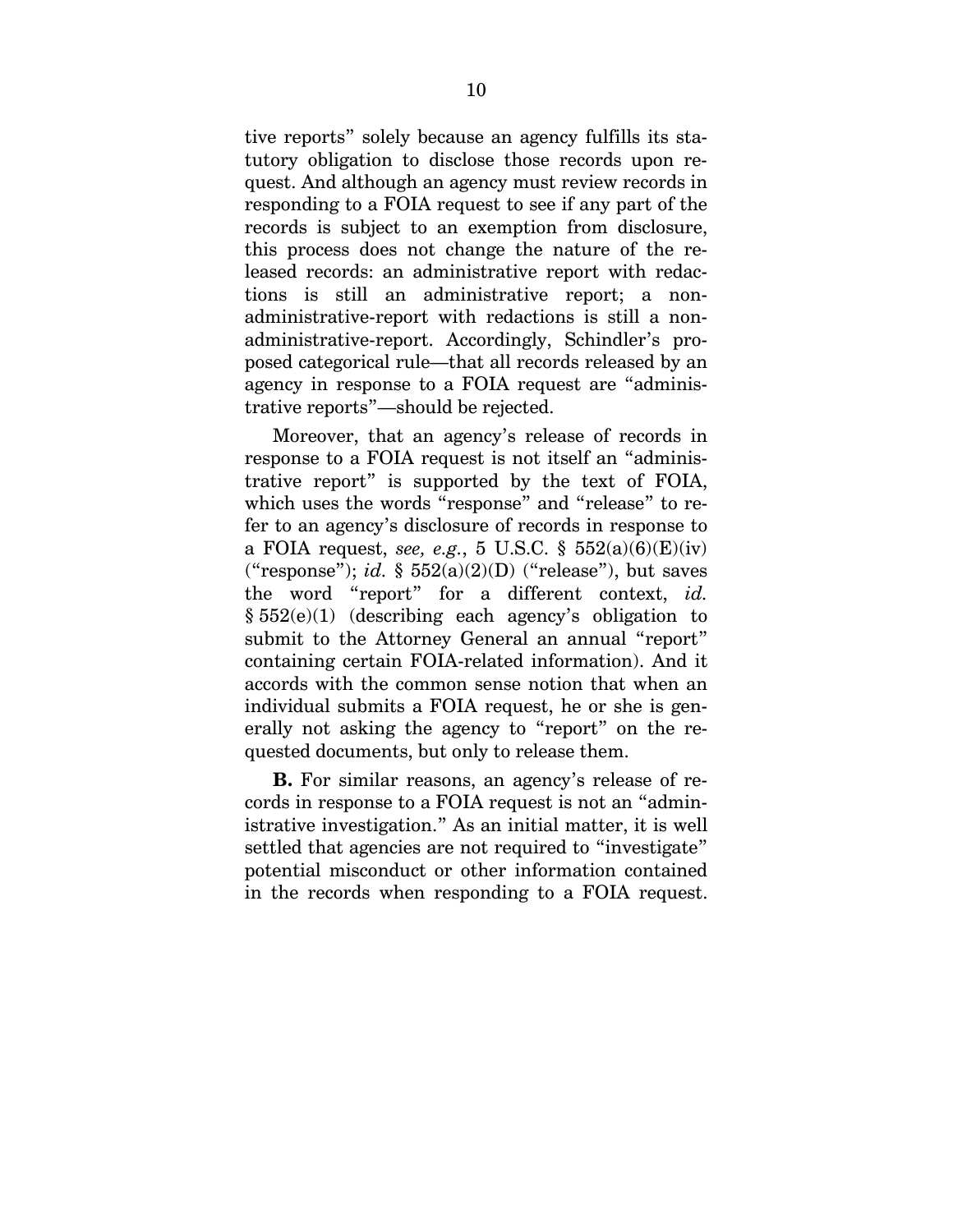See Kissinger, 445 U.S. at 152 (FOIA "only obligates [agencies] to provide access to [records] which it in fact has created and retained"); Landmark Legal Found. v. EPA, 272 F. Supp. 2d 59, 64 (D.D.C. 2003) ("[A]n agency is not required to answer questions disguised as a FOIA request . . . [or to] conduct research in response to a FOIA request.") (internal quotation marks and citations omitted). Therefore, FOIA requesters cannot use FOIA to force the government to conduct an investigation into wrongdoing or otherwise research an issue that the requester deems important.

Nonetheless, Schindler relies on the word "investigation" in the FCA's public disclosure bar, claiming that an agency's gathering of records in response to a FOIA request is in itself an "administrative investigation." Nothing in the process of releasing records in response to a FOIA request, however, involves what one would ordinarily call an "administrative investigation." Certainly, an agency must search its files to locate records that are responsive to the request. See 5 U.S.C.  $\S 552(a)(3)(C)$  ("In responding . . . to a request for records, an agency shall make reasonable efforts to search for the records in electronic form or format . . . ."). But nowhere—not even in the definition of the term "search"—does FOIA use the word "investigation" to refer to an agency's retrieval of responsive records. See id. §  $552(a)(3)(D)$  ("[S]earch' means to review, manually or by automated means, agency records for the purpose of locating those records which are responsive to a request."). And contrary to Schindler's argument (at 14, 20), the words "search" and "investigation" are not synonyms. For example, no one would refer to a "Google search" as a "Google investigation," or a "Westlaw search" as a "Westlaw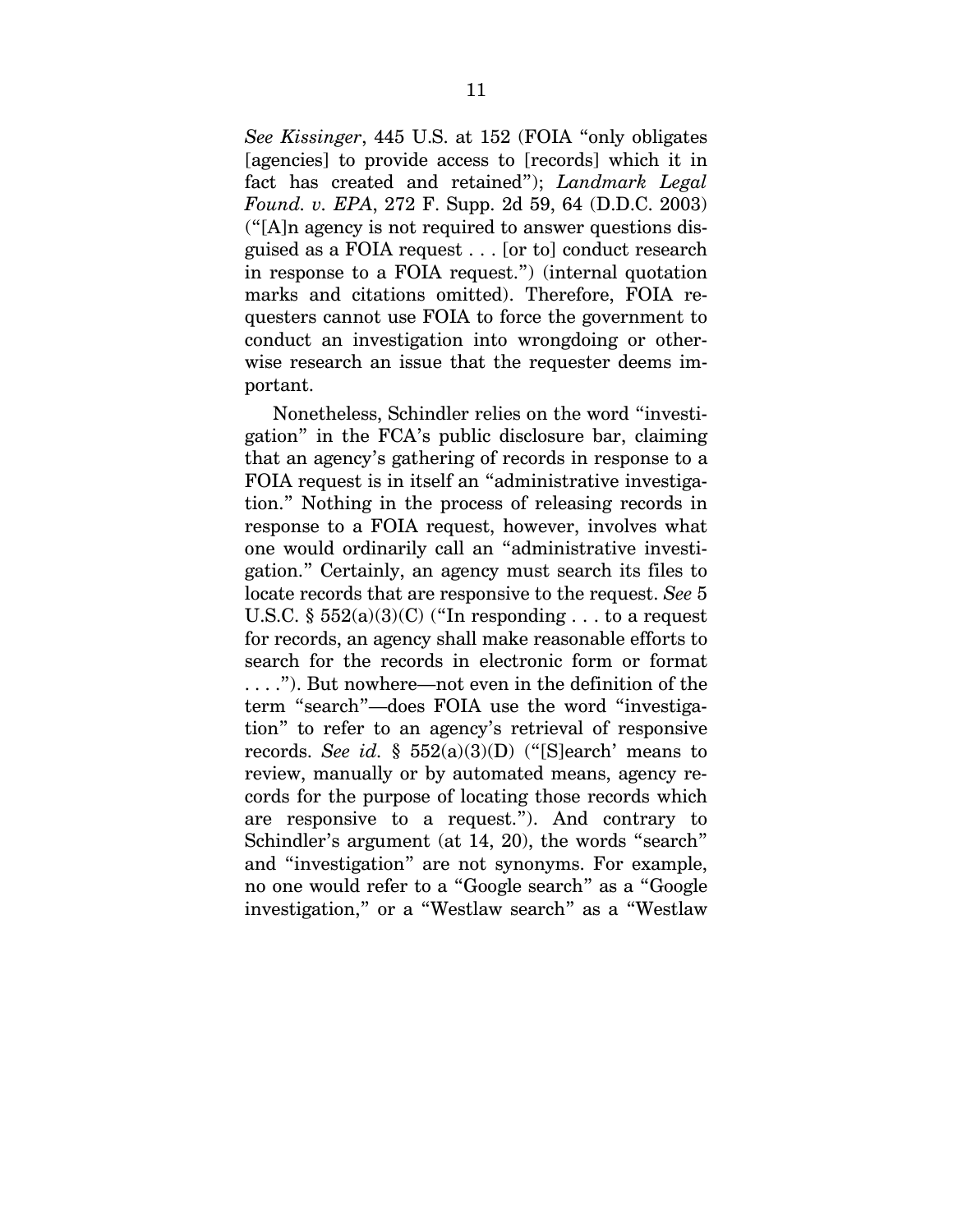investigation." Yet this is exactly what Schindler would have this Court do because a search for agency records—many of which are stored in searchable electronic databases—comes much closer to a search on Google or Westlaw than it does, for example, to a government investigation into potential wrongdoing. Moreover, such a broad definition of "investigation" would rob another enumerated term—"audit"—of independent significance.

Schindler points to two unreported district court decisions to claim that "searches performed in response to FOIA requests are referred to in ordinary usage as 'FOIA investigations.'" Petr.'s Br. at 20-21. Schindler is wrong, as demonstrated by its inability to cite any other cases that use that phrase, despite the thousands of FOIA cases that have been decided in FOIA's 45-year history. In addition, FOIA itself does not use this language, see, e.g., 5 U.S.C.  $§ 552(a)(4)(A)(ii)(I)$  (discussing fees for "document" search" not "document investigation"); and the Department of Justice's nearly 900-page Guide to the Freedom of Information Act does not use the word "investigation" even once to refer to an agency's search for responsive records. See http://www.justice.gov/oip/foia\_guide09.htm (2009 ed.). In short, the phrase "FOIA investigation" is as foreign to those familiar with FOIA as are the phrases "FOIA probe" or "FOIA pursuit"—each of which contains a "synonym" of the word "search."

Schindler additionally argues that an agency's review of "responsive records to determine whether any of FOIA's nine exemptions to disclosure applies . . . comes within the ordinary meaning of 'investigation.'" Petr.'s Br. at 20. Schindler is correct that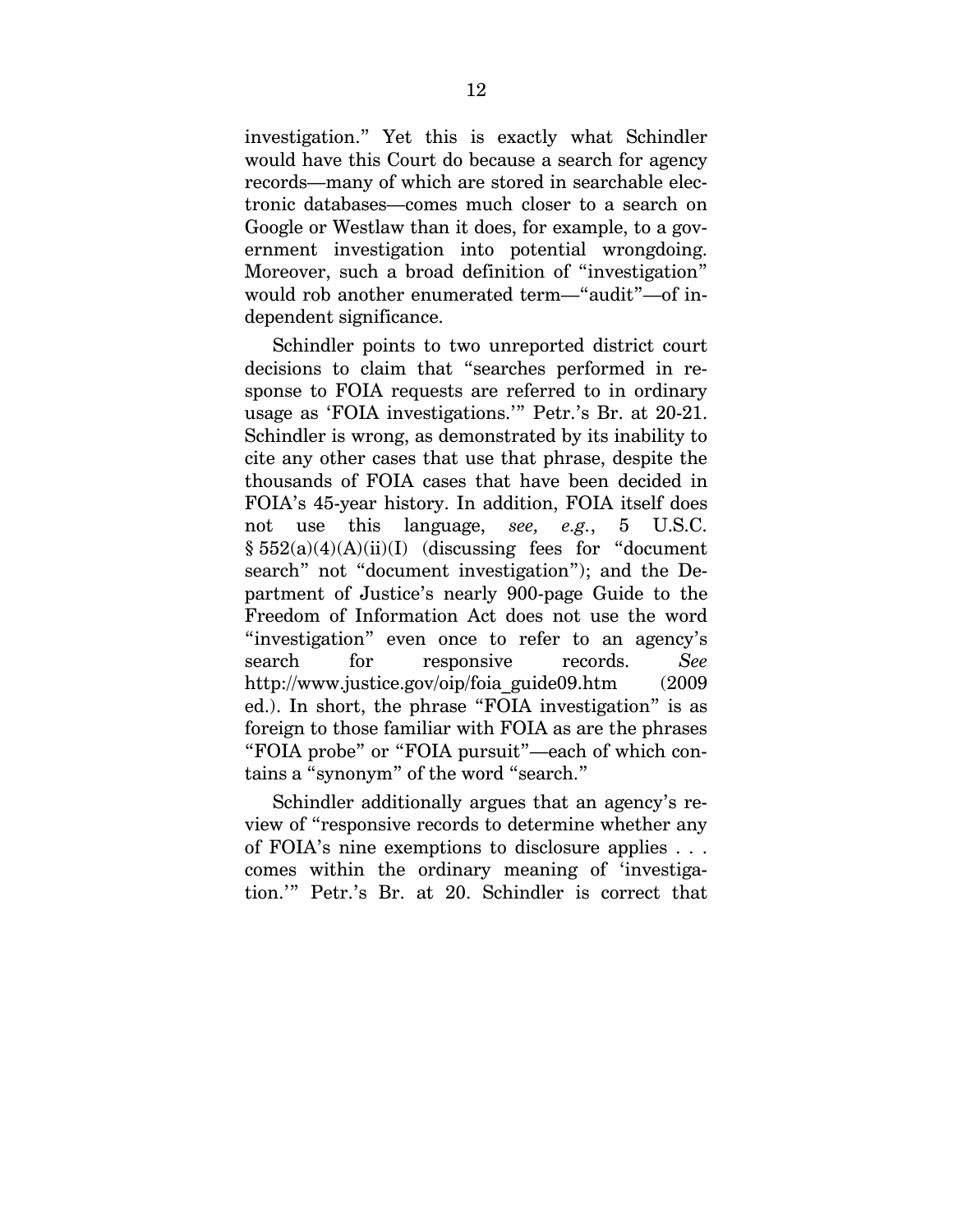agencies must look over the responsive records before releasing them to the requester, and this process often "require[s] a line-by-line review." DOL Guide. But even if this process could be called an "investigation"—which would be an unusual word to use for such a review—the records that are ultimately released, and the information they contain, are not the products of that "investigation." They exist independently of whether the "investigation" takes place. Reading records in the course of "investigating" does not automatically transform the records into investigatory records.

C. Rather than adopt Schindler's categorical rule, this Court should hold that, in the context of the FCA, FOIA disclosures are to be treated like other disclosures made by the government. That is, whether a record released by an agency in response to a FOIA request is an "administrative report" or the product of an "administrative investigation" should be determined by looking at the record itself. Otherwise, a record that is not itself an administrative report or the product of an administrative investigation would become one solely as a result of being disclosed to a requester. But the FCA's public disclosure bar includes both a requirement that the "allegations or transactions" be publicly disclosed and a requirement that they be contained in one of the enumerated sources. Releasing a record under FOIA may satisfy the "public disclosure" requirement. See Consumer Product Safety Comm'n v. GTE Sylvania, Inc., 447 U.S. 102 (1980) (holding that a disclosure under FOIA is a "public disclosure" within the meaning of the Consumer Product Safety Act). To hold, however, that disclosure under FOIA necessarily satisfies the requirement that the record fall within one of the enu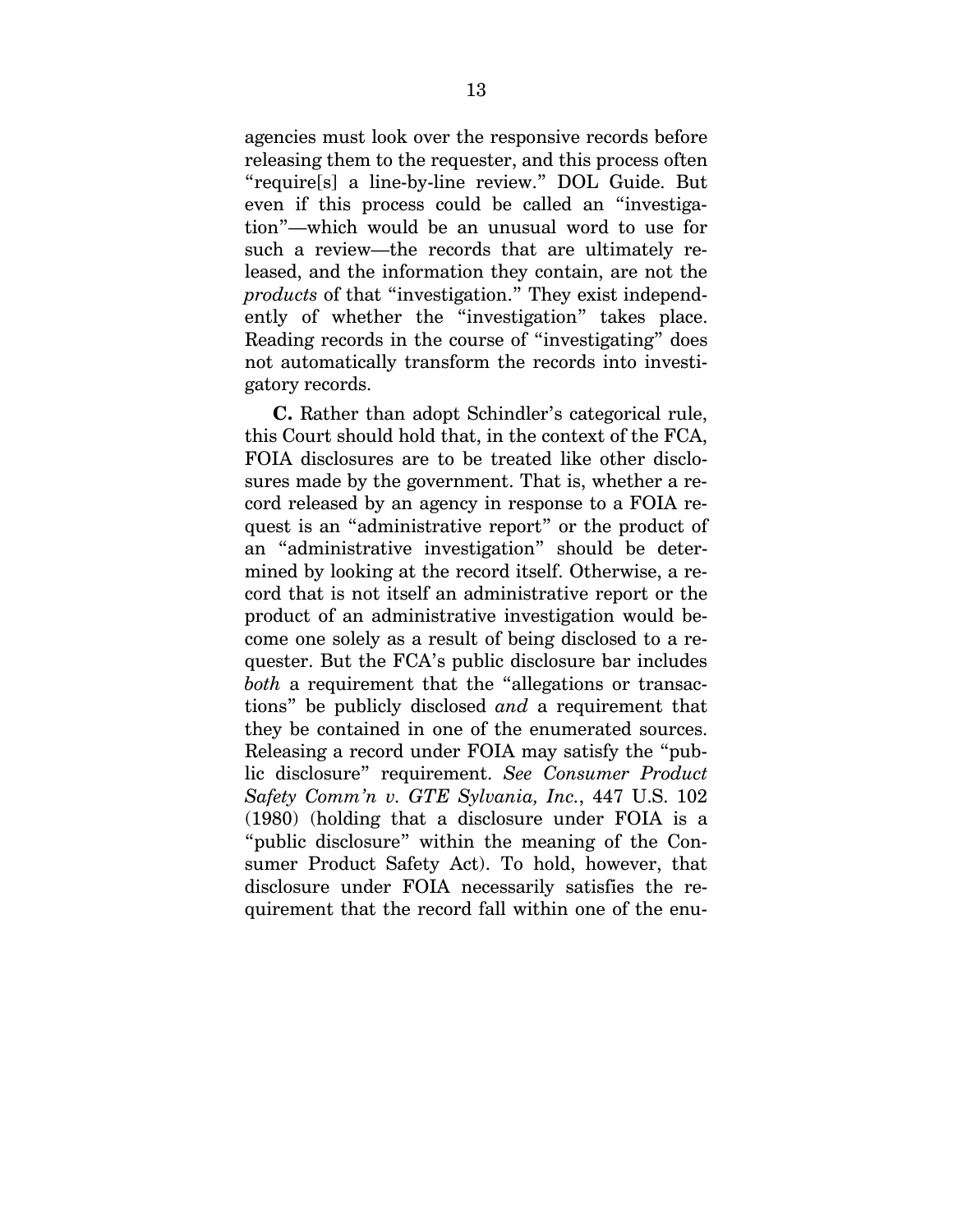merated sources would be to collapse these two separate requirements—each of which must be met in order to trigger the public disclosure bar—into one.

Indeed, Schindler repeatedly melds the FCA's public-disclosure and enumerated-source requirements into one. For example, Schindler states (at 1) that Congress enacted the public disclosure bar "to prohibit parasitic suits brought by persons whose claims were based on publicly disclosed information." But this statement is only partly true: qui tam claims that are based on "publicly disclosed information" will be barred only if that "information" is an "allegation[] or transaction[]" contained within an enumerated source (e.g., an "administrative report" or "administrative investigation"). See 31 U.S.C. §  $3730(e)(4)(A)$ . Congress could have created a public disclosure bar that was triggered whenever a *qui tam* action was based on information that had been publicly disclosed. It did not do so. Instead, Congress chose a public disclosure bar that included both a public disclosure requirement and an enumerated source requirement. This Court should not disturb that choice.

### II. Schindler's Construction of Administrative "Report" and "Investigation" Is in Tension With the Purposes of FOIA.

 By mandating efficient, prompt, and full disclosure of agency records, FOIA aims "to check against corruption," NLRB v. Robbins Tire & Rubber Co., 437 U.S. 214, 242 (1978), and to "promote honesty and reduce waste in government." Maydak v. U.S. Dep't of Justice, 218 F.3d 760, 764 (D.C. Cir. 2000). Similarly, by prohibiting false or fraudulent claims for payment to the federal government, the FCA intends to "combat<sup>[]</sup> 'fraud against the Government.'" Allison Engine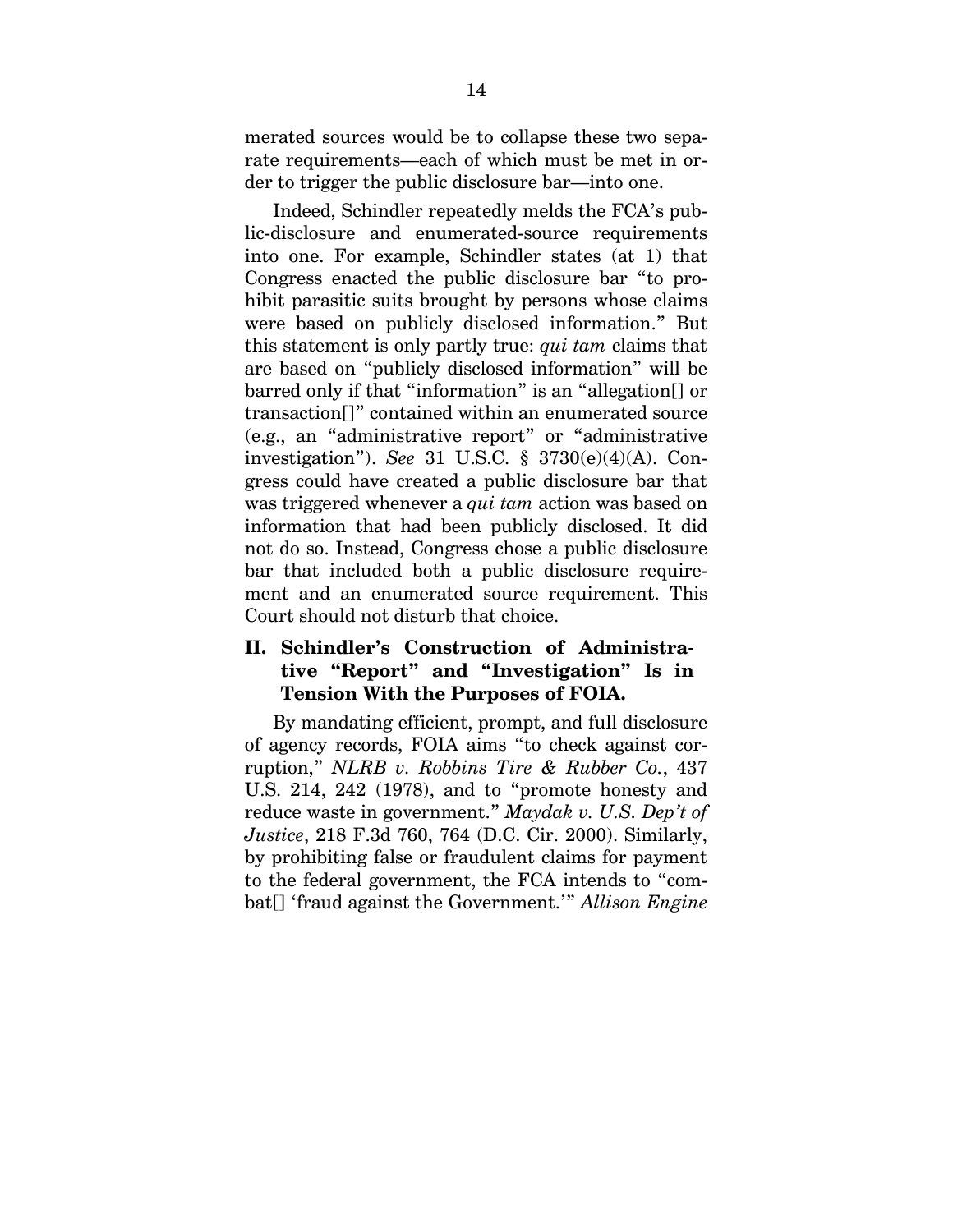Co., Inc. v. United States ex rel. Sanders, 553 U.S. 662, 669 (2008) (quoting Rainwater v. United States, 356 U.S. 590, 592 (1958)). In this respect, FOIA and the FCA are complementary: both statutes seek to promote a better and more efficient government.

Schindler's construction of the FCA would undermine the complementary purposes of FOIA and the FCA. It would set up a scheme under which the public would be able to gain access to government records that reveal waste, fraud, and corruption, but then—as a consequence of such access—would not be allowed to bring an FCA action to remedy that wrongdoing. To avoid such a result, the principal congressional sponsors of the 1986 amendment to the FCA, which added the public disclosure bar, have expressly rejected, albeit in a post-enactment statement, the notion that the public disclosure bar categorically prohibits *qui tam* actions based in part or in whole on information contained in records released by an agency in response to a FOIA request.<sup>4</sup> This Court should do so as well.

 $4$  See 145 Cong. Rec. 16032 (July 14, 1999) (statement of Rep. Howard Berman and Sen. Charles Grassley) ("[W]e want forcefully to disagree with cases holding that qui tam suits are barred if the relator obtains some, or even all, of the information necessary to prove fraud from publicly available documents, such as those obtained through a Freedom of Information Act (FOIA) request . . . . We believe that a [relator] who uses their education, training, experience, or talent to uncover a fraudulent scheme from publicly available documents, should be allowed to file a qui tam action.").